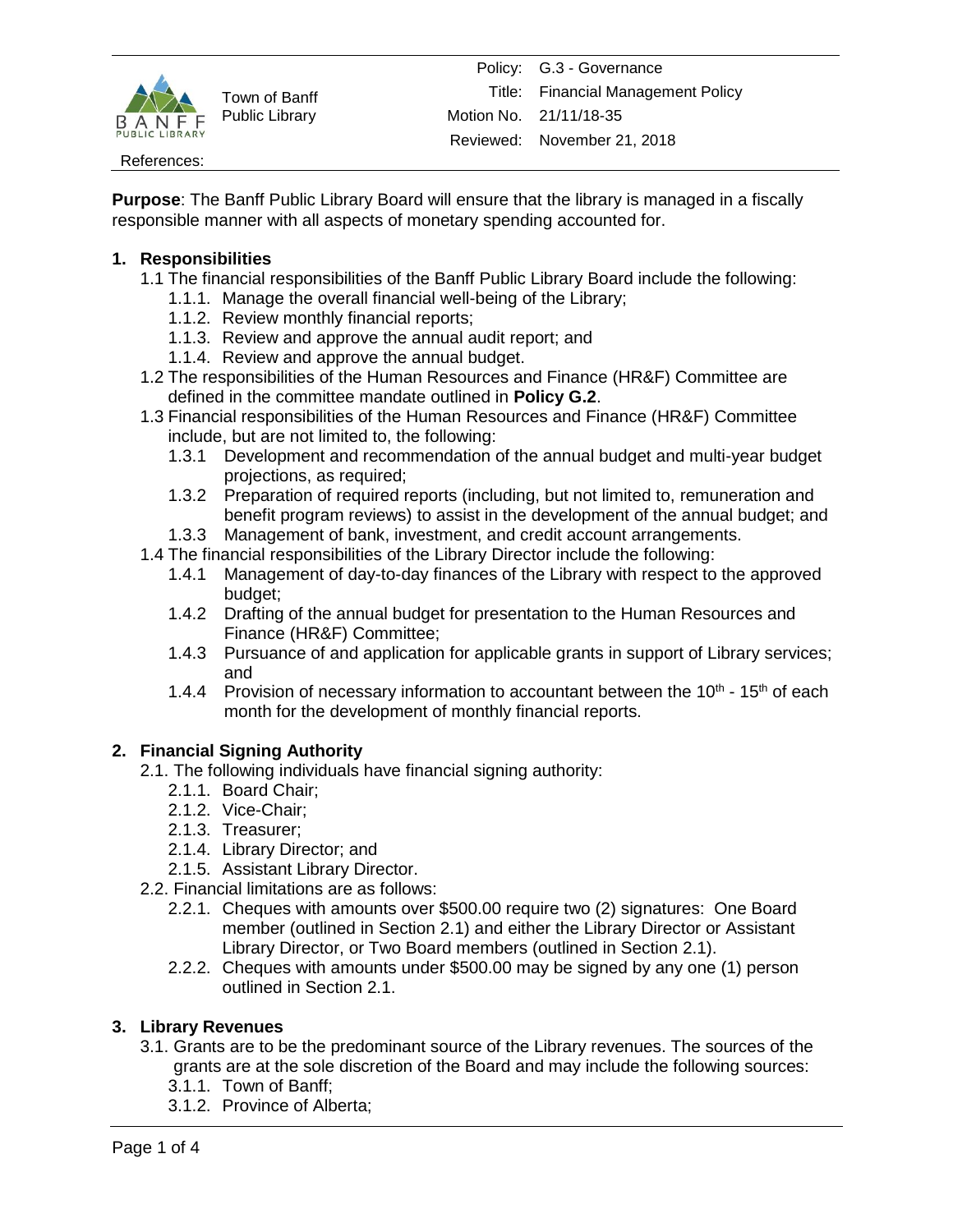

#### References:

- 3.1.3. Improvement District 9;
- 3.1.4. Marigold Library System;
- 3.1.5. Community-Based Grants; and
- 3.1.6. Other grants from unspecified sources as approved by the Board.
- 3.2. The Library may obtain revenues from library-provided services that include, but are not limited to, room rentals, book sales, copying fees.
	- 3.2.1. All service fees are dictated by service fees outlined in Schedule A in the By-Laws.
- 3.3. Donations (and related donations-in-kind) made to the Library are to be made in accordance with the Donations Policy *see* **Policy LC.5.**
- 3.4. The Library may accept revenues arising from fundraising events, as approved by the Board. All fundraising is subject to the following conditions:
	- 3.4.1.Individuals or groups (such as Friends of the Banff Public Library) may engage in fundraising initiatives on behalf of the Library to seek donations for restricted (specific program/project), unrestricted, and endowment purposes. The fundraising effort must be approved by the Board by presentation of a fundraising plan
	- 3.4.2.The Library Director must inform the Board of the use of any Library resources, including staff time, space, equipment or Library images which are required to implement the campaign
	- 3.4.3. The Library is not responsible for shortfalls incurred by external organizations in a fundraising campaign
- 3.5. Endowment payouts as defined within the Endowment Policy (*see* **Policy LC.5, section 6.5**)
- 3.6. The Board may accept grants and donations derived from granting authorities such as the Alberta Lottery Fund.
	- 3.6.1. If no direction is made with regards to how the funds are to be used, the Board reserves the right to direct the funds to the appropriate areas.
- 3.7. The Board may accept donations from the proceeds of gaming activities that are conducted according to the Alberta Gaming and Liquor Commission (AGLC) regulations.
	- 3.7.1. If no direction is made with regards to how the funds are to be used, the Board reserves the right to direct the funds to the appropriate areas.

#### **4. Library Expenses**

- 4.1. Library expenses include expenses related to administration, board development, building operations and maintenance, materials and programming, and staffing.
	- 4.1.1.Expenses are to be determined by the Library Director in consultation with the Board.
- 4.2. Remuneration is to be reviewed by the Human Resources & Finance (HR&F) Committee with the Library Director every three years, or at the discretion of the Board.
- *4.3.* Reimbursable expenses for Board and staff shall include, but are not limited to, mileage, accommodation, meals or other ancillary expenses as outlined in the Board and Staff Expense Claim Form. *See* **HR.5 Travel Policy, Attachment 1.**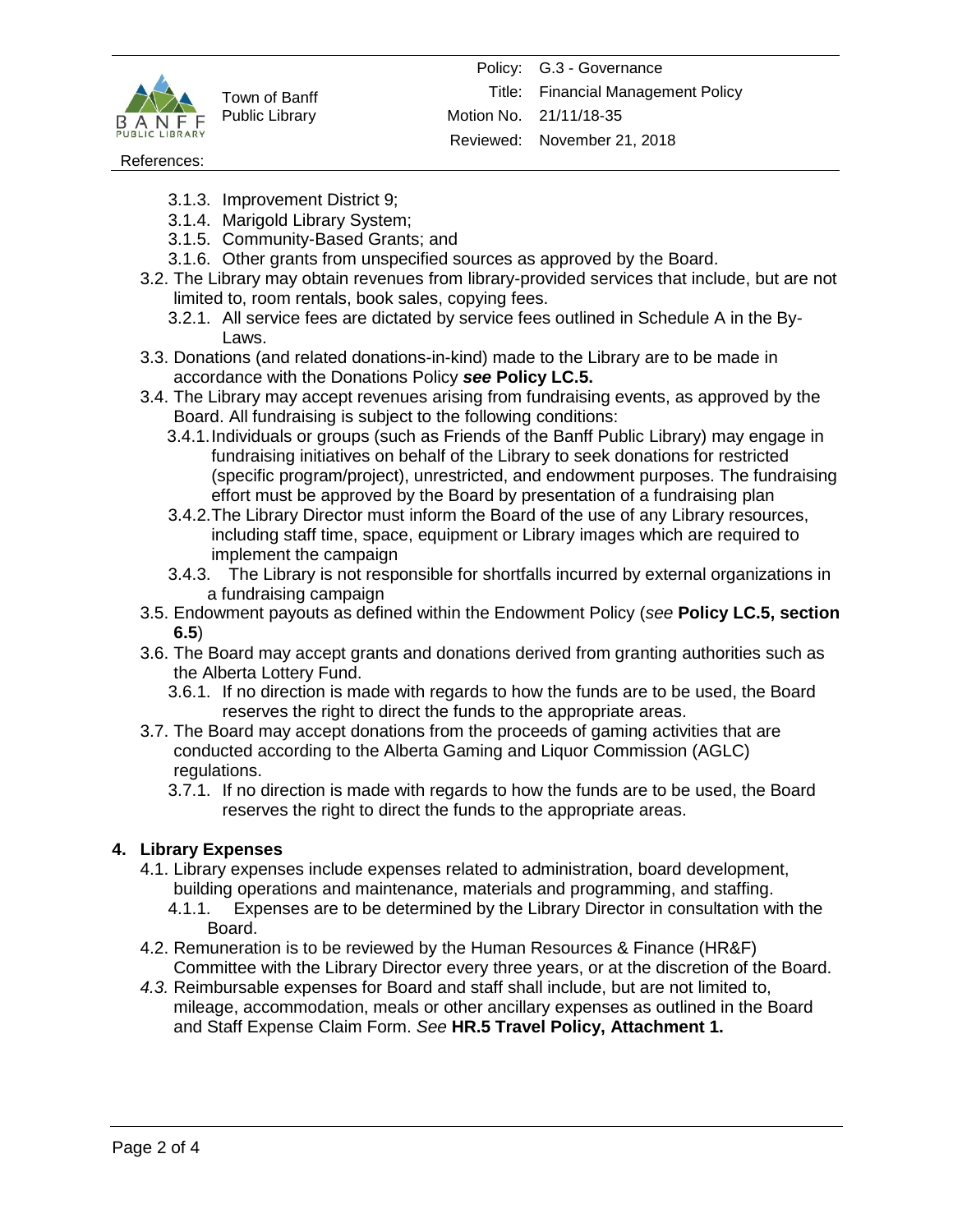

References:

# **5. Library Capital Assets** (*see* **Investment Policy G.4**)

- 5.1. Capital assets includes anything that is attributable to acquisition, construction, and development that leads to the betterment of the Library. Capital assets are defined into the following categories:
	- 5.1.1. Leasehold improvements
	- 5.1.2. Computer equipment
	- 5.1.3. Furniture and equipment
	- 5.1.4. Items determined by the Board
- 5.2. Repairs and maintenance costs are not to be identified as capital assets.
- 5.3. Works of art, historical treasures, and intangible assets are not recognized as capital assets.
	- 5.3.1. The Board retains the right to sell, donate, or dispose of the above items, as required.
- 5.4. Costs less residual value of the capital assets are amortized over the estimated useful life using the declining balance method.
	- 5.4.1. The amortization rates are to be determined in conjunction with auditors and set on an annual balance.

# **6. Library Funds**

- 6.1. The Library maintains a Capital Fund which is internally restricted by the Board. The Capital Fund:
	- 6.1.1. May be used to fund expenditures including repairs/replacements/upgrading and/or construction of new assets/infrastructure as approved by the Board.
	- 6.1.2. May be used to fund any operating deficit at the discretion of the Board.
	- 6.1.3. May be invested as per the **Investment Policy G.4**.
	- 6.1.4. May accumulate through any operating surpluses, through interest earned, and through any dividends accumulated through any investment strategies.
	- 6.1.5. Shall be reviewed on an annual basis.
- 6.2. The Library maintains an Operating Fund which is internally restricted by the Board. The Operating Fund:
	- 6.2.1. May be used for matters relating to the operating nature of the Library.
	- 6.2.2. May be used to provide stabilization to the budget because of sudden economic downturn.
	- 6.2.3. May be used as an emergency fund to provide at least 6 months operating expenses of the Banff Public Library, excluding payroll, or at the discretion of the Board.
	- 6.2.4. May not be invested as per the **Investment Policy G.4**.
	- 6.2.5. May accumulate through any operating surpluses, and through any bank interest earned.
	- 6.2.6. Shall be reviewed on an annual basis.
- 6.3. The Library maintains an Endowment Fund which provides an independent source of permanent, long-term funding for the Library through the Banff Canmore Community Foundation.
	- 6.3.1. The Endowment Fund will be managed as per the Endowment Policy (*see* **Policy LC.5, Section 6.5**)